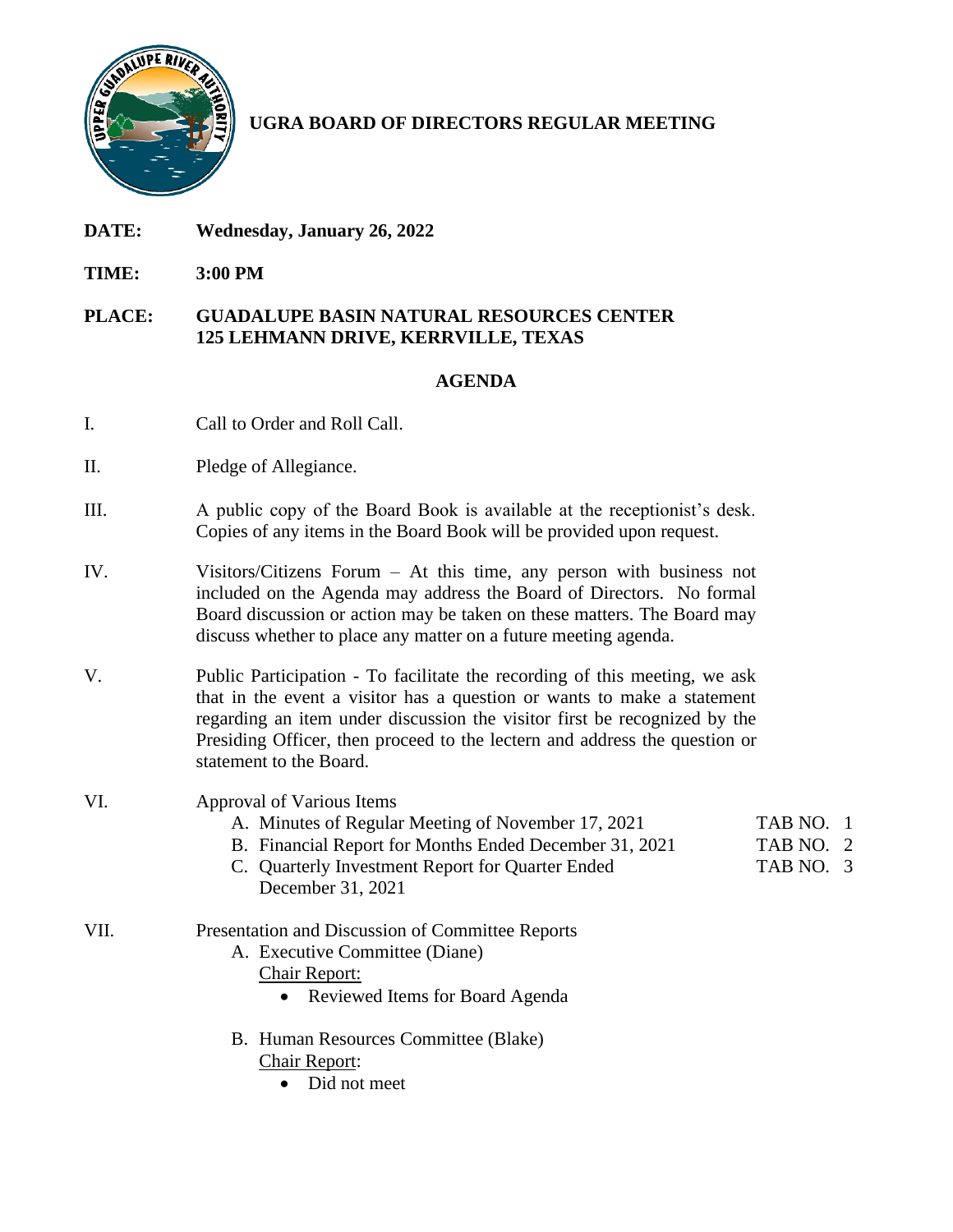- C. Public Outreach Committee (Blake)
	- Chair Report:
		- Did not meet

Staff Report:

- Application update for Rainwater Catchment Rebate Program
- Application update for Large Rainwater System Incentive Program
- D. Water Quality Committee (Bill) Chair Report:
	- Did not meet

Staff Report

- Application update for Water Enhancement through Brush Management Cost Share Program
- E. Watershed Stewardship Committee (Aaron)
	- Chair Report:
		- Report on 11/29/21 meeting regarding Water Resources Preservation Program
		- Feral Hog Management Update
- F. Education Committee (Maggie)

## Chair Report:

- Did not meet.
- G. Guadalupe-Blanco River Trust (Diane and Maggie) Trustee Report:
	- Report from meeting on  $12/06/21$
- H. Ad Hoc Habitat Conservation Plan Committee (Blake) Chair Report:
	- Report on 01/11/22 meeting and 01/24/22 meeting with Comptroller staff
- VIII. Discussion and Appropriate Action Presentation of Fiscal Year 2021 TAB NO. 4 Audit - Eric Ede, Ede & Company LLC
- IX. Discussion and Appropriate Action UGRA Social Media Program TAB NO. 5 and Policy
- X. General Manager's Report
	- Presentations and Activities
	- Annual River Clean Up Update
	- Staff Training
	- Meetings